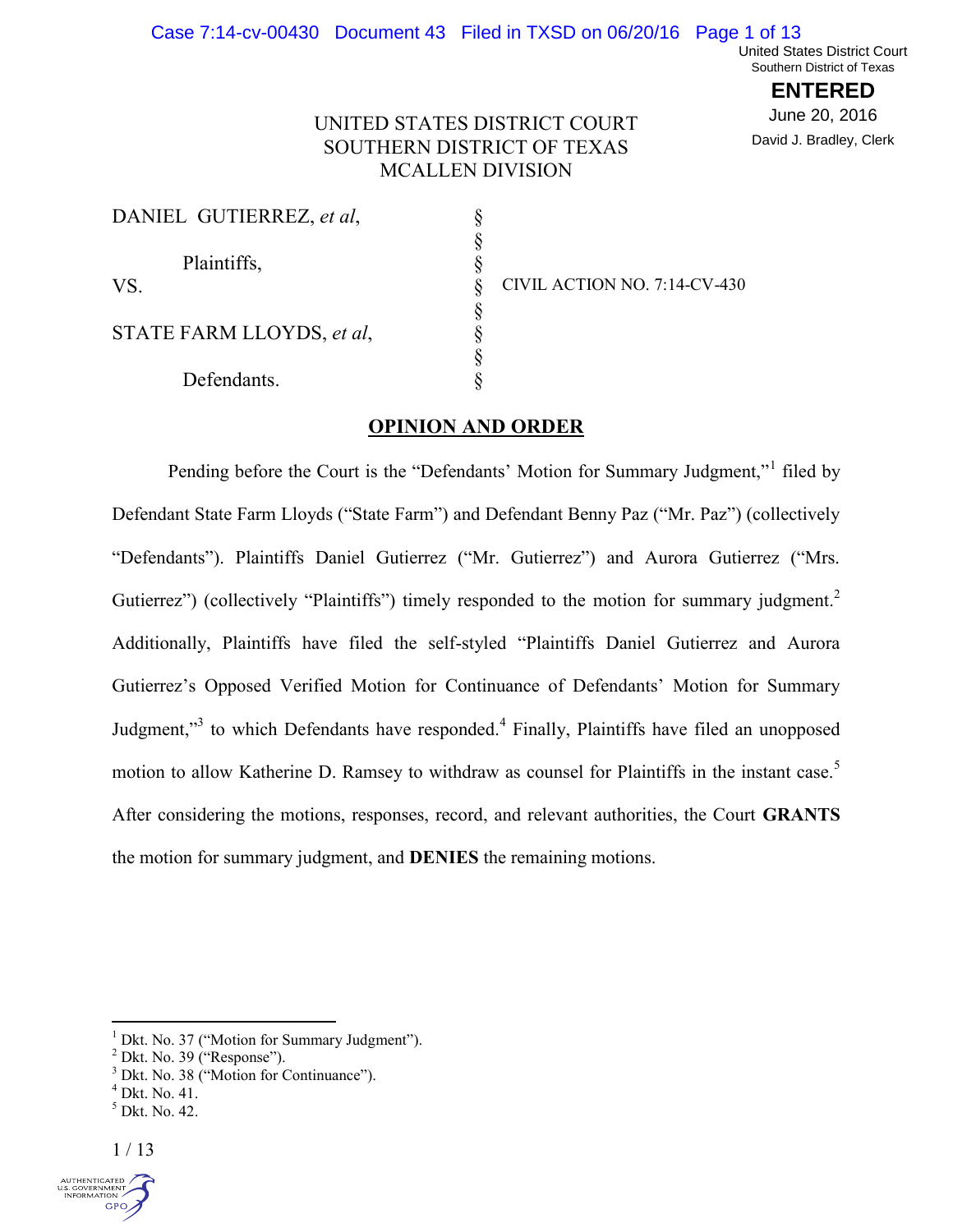# **I. Background**

Plaintiffs' claims arise from damage sustained to their property as a result of an alleged March 29, 2012 and/or April 20, 2012 hail storm event in Hidalgo County.<sup>6</sup> On or about April 23, 2012, Plaintiffs reported an insurance claim to State Farm.<sup>7</sup> Thereafter, State Farm had the property inspected on May 14, 2012, estimating the amount of loss at  $$5,409.15$ .<sup>8</sup> On the same day, State Farm issued a check to Plaintiffs for \$2,295.56 after applying recoverable depreciation and deductible.<sup>9</sup> On August 28, 2012, Plaintiffs informed State Farm that the repairs were complete.<sup>10</sup> Thereafter, State Farm released the recoverable depreciation to Plaintiffs in the amount of \$2,163.59 on August 30, 2012,<sup>11</sup> and closed Plaintiffs' claim.<sup>12</sup>

On April 19, 2014, Plaintiffs filed the instant lawsuit in state court alleging various insurance related causes of action against Defendants.<sup>13</sup> Subsequently, on June 5, 2014, Defendants removed the case to this Court.<sup>14</sup> On February 3, 2015, Plaintiffs invoked the appraisal provision of the insurance policy at issue,<sup>15</sup> which provides in relevant part:

If you and we fail to agree on the amount of loss, either one can demand that the amount of the loss be set by appraisal. If either makes a written demand for appraisal, each shall select a competent, independent appraiser and notify the other of the appraiser's identity within 20 days of receipt of the written demand. The two appraisers shall then select a competent, impartial umpire. If the two appraisers are unable to agree upon an umpire within 15 days, you or we can ask a judge of a court of record in the state where the residence premises is located to select an umpire. The appraisers shall then set the amount of the loss. If the appraisers submit a written report of an agreement to us, the amount agreed upon shall be the amount of the loss. If the appraisers fail to agree within a reasonable

- <sup>10</sup> *Id*.
- $11$  *Id.*

 $6$  Response at  $\P$  1.

 $^7$  Dkt. No. 37, Exh. B at p. 2.

<sup>8</sup> *Id*. at p. 3.

<sup>9</sup> *Id*.

<sup>12</sup> Dkt. No. 37, Exh. B-1 at p. 3.

 $13$  Response at  $\P$  4.

 $14$  Dkt. No. 1.

 $15$  Dkt. No. 21, Exh. A.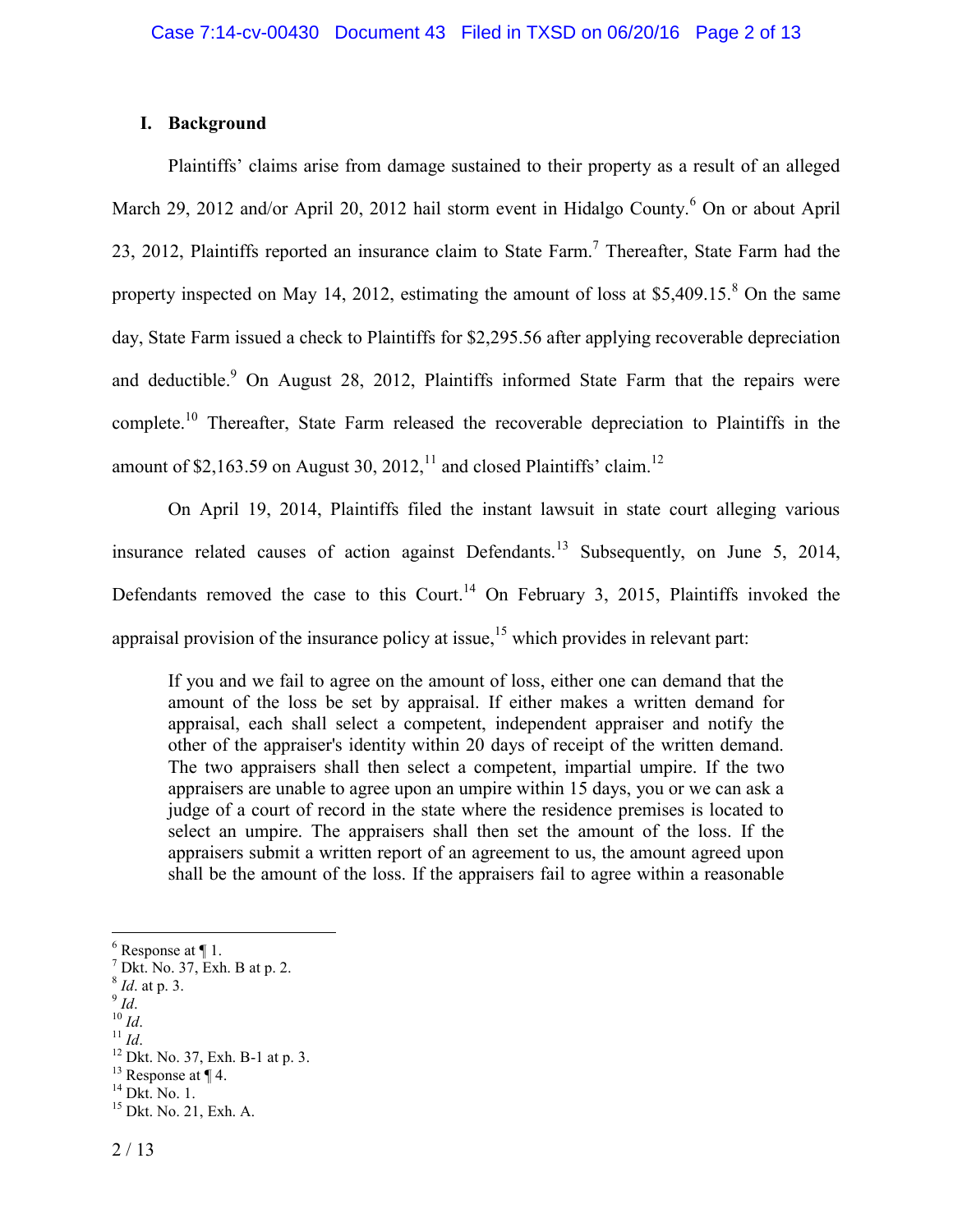# Case 7:14-cv-00430 Document 43 Filed in TXSD on 06/20/16 Page 3 of 13

time, they shall submit their differences to the umpire. Written agreement signed by any two of these three shall set the amount of the loss.<sup>16</sup>

On February 3, 2015, Plaintiffs filed an opposed motion to abate the case pending completion of the appraisal process.<sup>17</sup> Thereafter, the Court granted the motion and abated the case.<sup>18</sup>

Thereafter, on November 18, 2015, State Farm received an appraisal award signed by the appraisers for both Plaintiffs and State Farm.<sup>19</sup> State Farm then tendered payment of the award to Plaintiffs on November 24, 2015.<sup>20</sup> The Court now addresses the instant motions.

# **II. Legal Standard**

Under Federal Rule of Civil Procedure 56, summary judgment is proper when there is "no genuine dispute as to any material fact and the movant is entitled to judgment as a matter of law."<sup>21</sup> A fact is "material" if its resolution could affect the outcome of the action,<sup>22</sup> while a "genuine" dispute is present "only if a reasonable jury could return a verdict for the nonmovant."<sup>23</sup> As a result, "[o]nly disputes over facts that might affect the outcome of the suit under the governing laws will properly preclude the entry of summary judgment.<sup> $24$ </sup>

In a motion for summary judgment, the movant bears the initial burden of showing the absence of a genuine issue of material fact.<sup>25</sup> In this showing, "bald assertions of ultimate fact" are insufficient.<sup>26</sup> Absent a sufficient showing, summary judgment is not warranted, the analysis

<sup>16</sup> Dkt. No. 37, Exh. A at p. 22.

<sup>17</sup> Dkt. No. 21, Exh. A.

<sup>18</sup> Dkt. No. 24.

<sup>19</sup> Dkt. No. 37, Exh. B at p. 3.

<sup>20</sup> *Id*.

 $21$  FED. R. CIV. P. 56(a).

<sup>22</sup> *Burrell v. Dr. Pepper/Seven UP Bottling Grp., Inc*., 482 F.3d 408, 411 (5th Cir. 2007) (internal quotation marks and citation omitted).

<sup>23</sup> *Fordoche, Inc. v. Texaco, Inc*., 463 F.3d 388, 392 (5th Cir. 2006) (citation omitted).

<sup>24</sup> *Anderson v. Liberty Lobby, Inc.*, 477 U.S. 242, 248 (1986).

<sup>25</sup> *See Celotex Corp. v. Catrett*, 477 U.S. 317, 323 (1986).

<sup>26</sup> *Gossett v. Du-Ra-Kel Corp*., 569 F.2d 869, 872 (5th Cir. 1978) (citation omitted).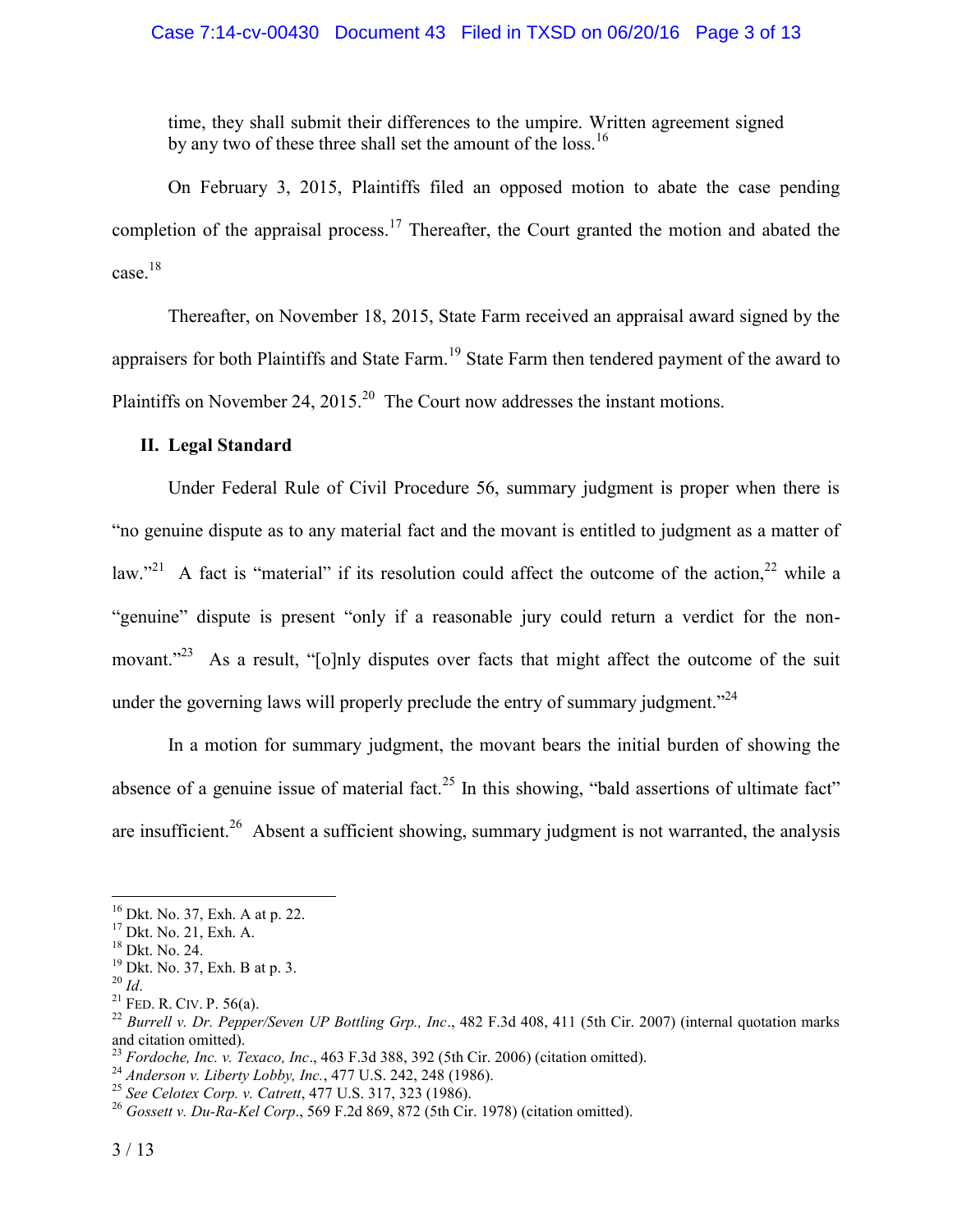## Case 7:14-cv-00430 Document 43 Filed in TXSD on 06/20/16 Page 4 of 13

is ended, and the non-movant need not defend the motion.<sup>27</sup> On the other hand, the movant is freed from this initial burden on matters for which the non-movant would bear the burden of proof at trial; in that event, the movant's burden is reduced to merely pointing to the absence of evidence.<sup>28</sup> If the movant meets its initial burden, the non-movant must then demonstrate the existence of a genuine issue of material fact.<sup>29</sup> This demonstration must specifically indicate facts and their significance,  $30$  and cannot consist solely of "conclusional allegations and denials, speculation, improbable inferences, unsubstantiated assertions, and legalistic argumentation."<sup>31</sup>

In conducting its analysis, the Court considers evidence from the entire record and views that evidence in the light most favorable to the non-movant.<sup>32</sup> Thus, although the Court refrains from determinations of credibility and evidentiary weight, the Court nonetheless gives credence to all evidence favoring the non-movant; on the other hand, regarding evidence that favors the movant, the Court gives credence to evidence that is uncontradicted and unimpeachable, but disregards evidence the jury is not required to believe.<sup>33</sup> Rather than combing through the record on its own, the Court looks to the motion for summary judgment and response to present the evidence for consideration.<sup>34</sup> Parties may cite to any part of the record, or bring evidence in the motion and response.<sup>35</sup> By either method, parties need not proffer evidence in a form admissible at trial, $36$  but must proffer evidence substantively admissible at trial. $37$ 

<sup>27</sup> *See Celotex Corp*., 477 U.S. at 323.

<sup>28</sup> *See id*. at 323-25; *see also Transamerica Ins. Co. v. Avenell*, 66 F.3d 715, 718-19 (5th Cir. 1995).

<sup>29</sup> *See id*.

<sup>30</sup> *See Ragas v. Tenn. Gas Pipeline Co*., 136 F.3d 455, 458 (5th Cir. 1998).

<sup>31</sup> *U.S. ex rel. Farmer v. City of Houston*, 523 F.3d 333, 337 (5th Cir. 2008) (citing *TIG Ins. Co. v. Sedgwick James of Wash*., 276 F.3d 754, 759 (5th Cir. 2002)).

<sup>32</sup> *See Moore v. Willis Indep. Sch. Dist*., 233 F.3d 871, 874 (5th Cir. 2000) (citations omitted).

<sup>33</sup> *See id*.

<sup>34</sup> *See* FED.R.CIV. P. 56(e).

<sup>35</sup> *See* FED. R. CIV. P. 56(c).

<sup>&</sup>lt;sup>36</sup> See Celotex Corp., 477 U.S. at 324 ("We do not mean that the nonmoving party must produce evidence in a form that would be admissible at trial in order to avoid summary judgment.").

<sup>&</sup>lt;sup>37</sup> See Bellard v. Gautreaux, 675 F.3d 454, 460 (5th Cir. 2012) ("the evidence proffered by the plaintiff to satisfy his burden of proof must be competent and admissible at trial.").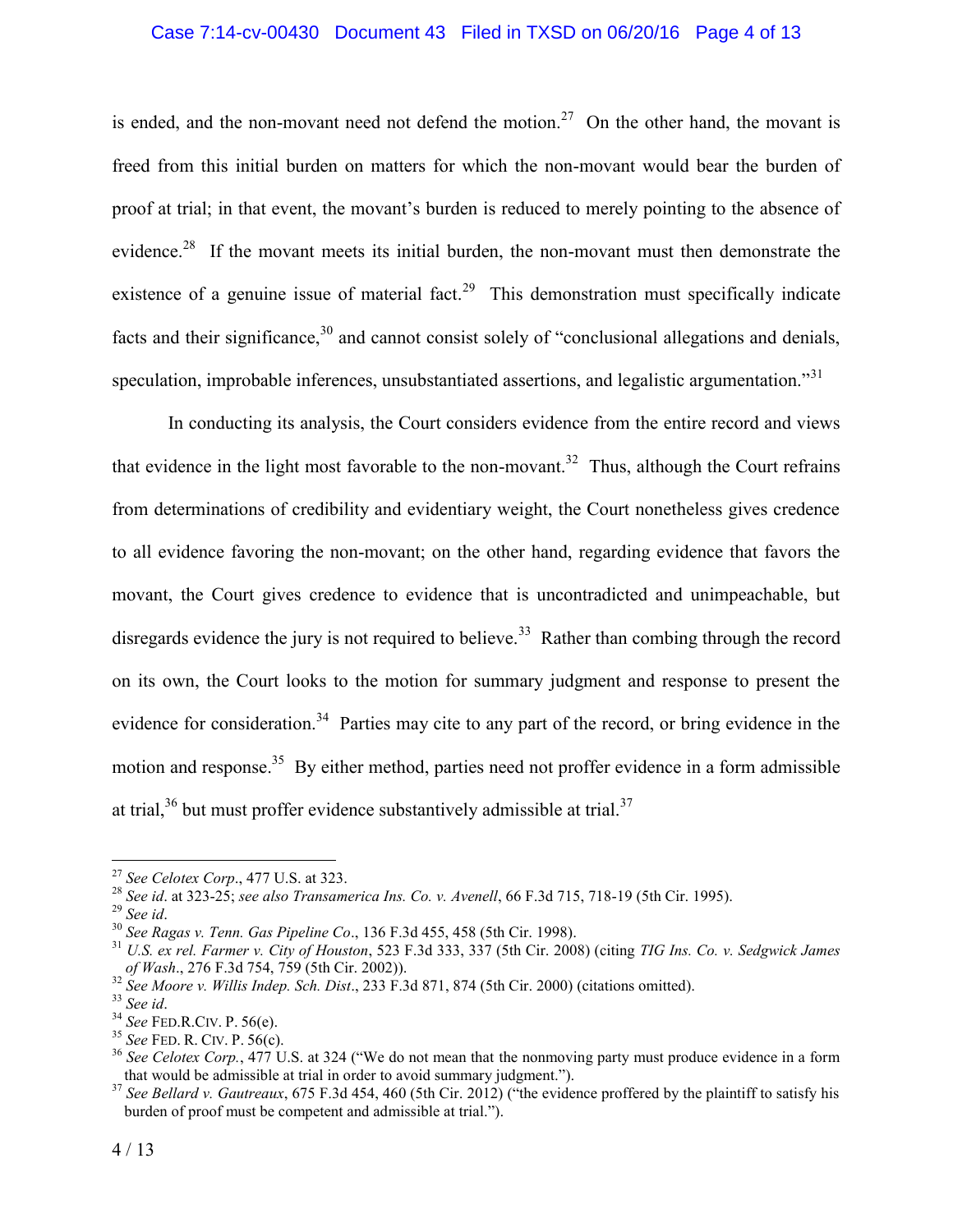# **III. Discussion**

# *A. Motion to Continue Summary Judgment*

As basis for continuance of the Court's consideration of Defendants' motion for summary judgment, Plaintiffs argue that the motion for summary judgment is premature, asserting that insufficient discovery has been completed to allow Plaintiffs to properly respond to the motion for summary judgment.<sup>38</sup> Additionally, Plaintiffs argue that the Court should not rule on the motion for summary judgment until the Texas Supreme Court rules on a question recently certified by the Fifth Circuit in *Cameron Int'l Corp. v. Liberty Ins. Underwriters, Inc. (In re Deepwater Horizon*), No. 14-331321, 2015 U.S. App. LEXIS 20115 (5th Cir. 2015).<sup>39</sup>

Rule 56(d) provides courts with discretion to defer ruling on a motion for summary judgment or to allow a nonmoving party additional time to obtain further discovery.<sup>40</sup> In order to obtain such relief, however, the nonmovant must show "by affidavit or declaration that, *for specified reasons*, it cannot present facts essential to justify its opposition."<sup>41</sup> In this manner, the nonmovant must set forth "how additional discovery will create a genuine issue of material fact."<sup>42</sup> Relief under Rule 56(d) is not warranted if either (1) the proffered basis does not present a reasonable likelihood that further discovery would produce evidence creating a fact issue,  $43$  or

 $\overline{a}$ <sup>38</sup> *See* Motion for Continuance at ¶ 16.

<sup>39</sup> *Id* at ¶ 14.

 $40$  FED. R. CIV. P. 56(d).

<sup>41</sup> *Id*. (emphasis added).

<sup>42</sup> *Canady v. Bossier Parish Sch. Bd.*, 240 F.3d 437, 448 (5th Cir. 2001) (citing Leatherman v. Tarrant Cnty. Narcotics Intelligence and Coordination Unit, 28 F.3d 1388, 1395 (5th Cir. 1994)).

<sup>43</sup> *Beverly v. Wal-Mart Stores, Inc.*, 428 F.App'x 449, 451 (5th Cir. 2011) ("If it reasonably appears that further discovery would not produce evidence creating a genuine issue of material fact, the district court's preclusion of further discovery prior to entering summary judgment is not an abuse of discretion.") (quoting *Resolution Trust Corp. v. Sharif–Munir–Davidson Dev. Corp.*, 992 F.2d 1398, 1401 (5th Cir. 1993)).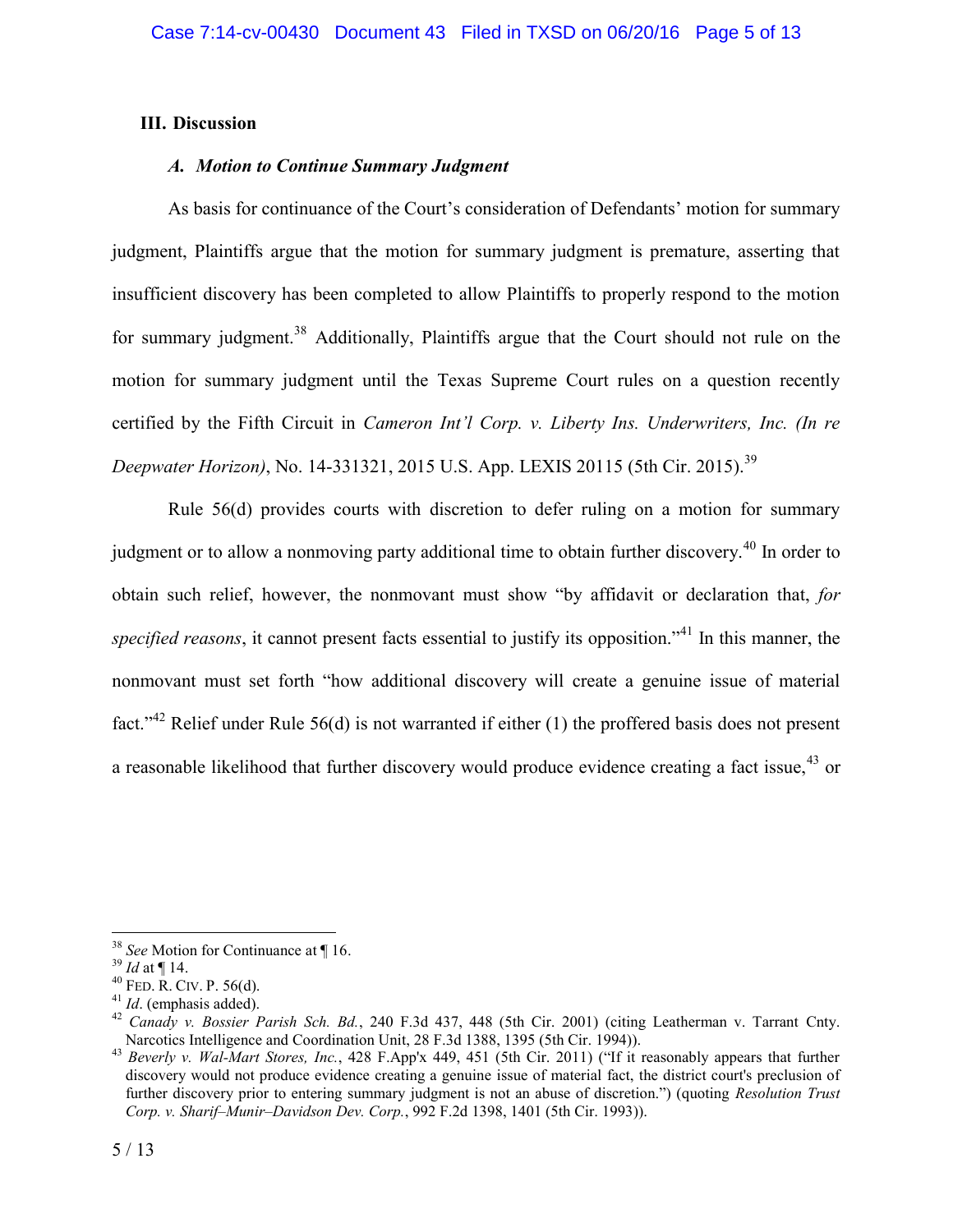## Case 7:14-cv-00430 Document 43 Filed in TXSD on 06/20/16 Page 6 of 13

(2) such evidence would not create fact issues for each essential element of the nonmovant's claim<sup>44</sup>

Here, Plaintiffs attach an affidavit signed by their attorney, Mr. Andrew Taylor, which states "I have read [Plaintiffs' motion for continuance] and the facts stated therein regarding the additional discovery Plaintiffs require in order to fully state their opposition to Defendants' Motion for Summary Judgement are within my personal knowledge and are true and correct."<sup>45</sup> Furthermore, Plaintiffs' motion for continuance more specifically states that the "case was abated . . . before Plaintiffs had an opportunity to secure material testimony from Defendants and/or Defendants' fact and expert witnesses."<sup>46</sup>

Despite Plaintiffs' contentions, the Court finds that Plaintiffs have failed to identify any additional discovery likely to create a fact issue as to each essential element. As Plaintiffs recognize, an appraisal award has already determined the amount of loss in this case.<sup>47</sup> Thus, the Court will discuss the implications of the appraisal award on the breach of contract claim and extra-contractual claims below. In doing so, the Court will specifically address the ineffectiveness of the asserted evidence in creating a fact issue preventing summary judgment.

Similarly, the Court finds Plaintiffs' argument that it should delay ruling on the motion for summary judgment until the Texas Supreme Court rules on a recently certified question is unpersuasive. In the case cited by Plaintiffs, the Fifth Circuit certified the following question to the Supreme Court of Texas:

<sup>44</sup> *See Celotex Corp. v. Catrett*, 477 U.S. 317, 323 (1986) ("[A] complete failure of proof concerning an essential element of the nonmoving party's cause necessarily renders all other facts immaterial.")

<sup>45</sup> Dkt. No. 38, Attachment 2.

 $46$  Motion for Continuance at  $\P$  16.

<sup>47</sup> *See* Response at ¶ 21. ("The appraisal award issued in this case shows that the amount of Plaintiffs' loss was \$28,984.29[.]").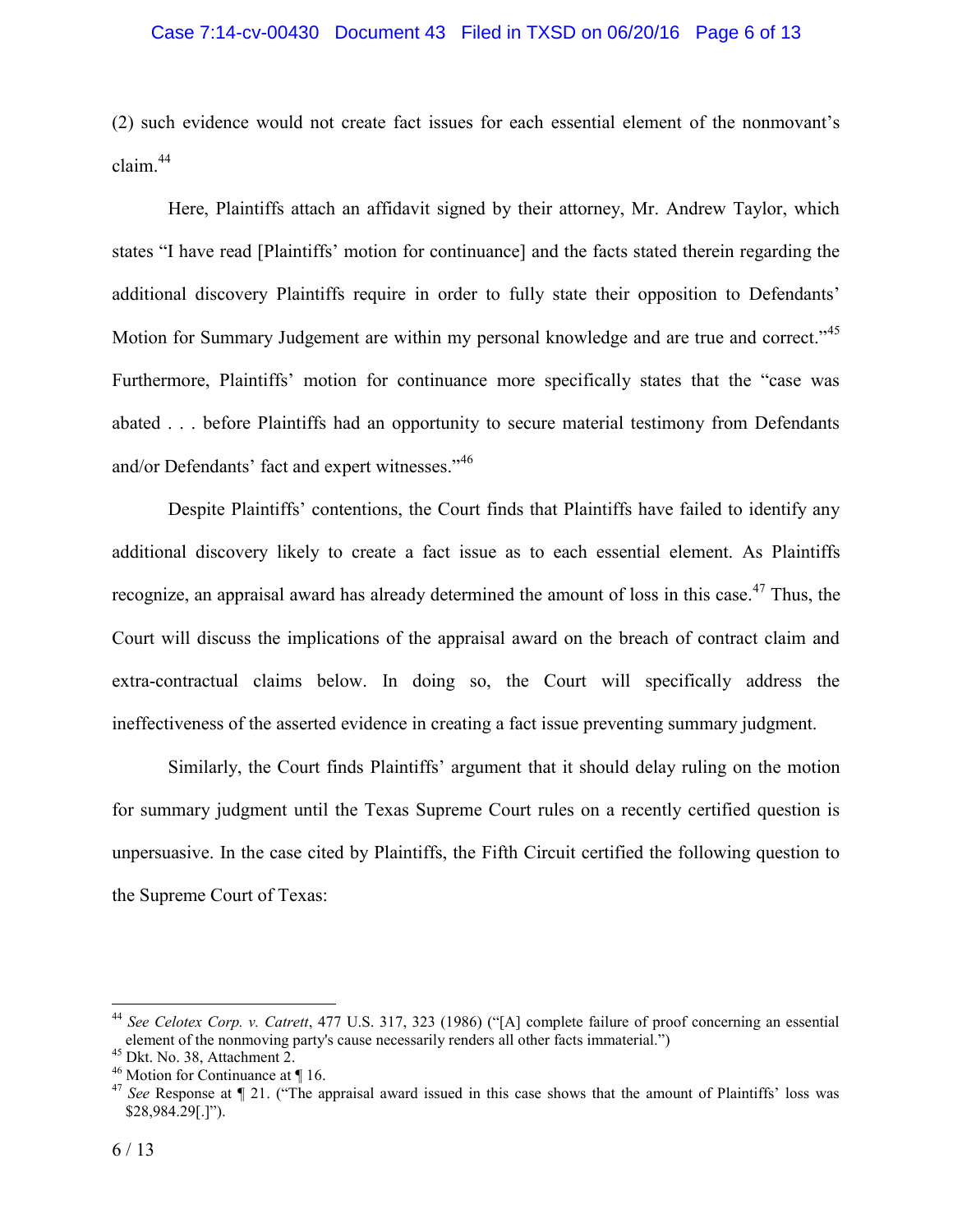# Case 7:14-cv-00430 Document 43 Filed in TXSD on 06/20/16 Page 7 of 13

Whether, to maintain a cause of action under Chapter 541 of the Texas Insurance Code against an insurer that wrongfully withheld policy benefits, an insured must allege and prove an injury independent from the denied policy benefits?<sup>48</sup>

Plaintiffs argue that legal injury argument in this case "is the exact issue that is presently pending before the Texas Supreme Court[.]"<sup>49</sup> However, unlike the instant case, the case currently before the Supreme Court is not an appraisal case. Furthermore, in the case cited by Plaintiffs, the insurer was found to have breached the contract at issue. Here, as will be discussed below, Plaintiffs' breach of contract claim fails as a result of State Farm's payment of the appraisal award. Thus, the two cases are distinguishable.

Therefore, on the basis of the standard discussed above, and the reasons more fully set forth below, the Court **DENIES** Plaintiffs' motion to continue Defendants' motion for summary judgment.

# *B. Breach of Contract Claim*

Defendants' argument in favor of summary judgment proceeds sequentially to address the claim for breach of contract before the extra-contractual claims, a rubric which the Court finds helpful for the analysis.

Defendants argue that Plaintiffs are estopped for maintaining a breach of contract claim as a matter of law based on State Farm's payment of the appraisal award.<sup>50</sup> Because federal jurisdiction is invoked on the basis of diversity of citizenship, this Court, *Erie*-bound, must adhere to grounds of relief authorized by the state law of  $T$ exas.<sup>51</sup> Absent a decision by a state's

<sup>48</sup> *In re Deepwater Horizon*, 807 F.3d 689, 701 (5th Cir. 2015), certified question accepted (Dec. 4, 2015).

<sup>49</sup> Motion for Continuance at ¶ 14.

<sup>50</sup> *See* Motion for Summary Judgment at ¶ 8.

<sup>51</sup> *See Exxon Co. U.S.A, Div. of Exxon Corp. v. Banque De Paris Et Des Pays-Bas*, 889 F.2d 674, 675 (5th Cir. 1989); *see also Erie R.R. Co. v. Tompkins*, 304 U.S. 64 (1938).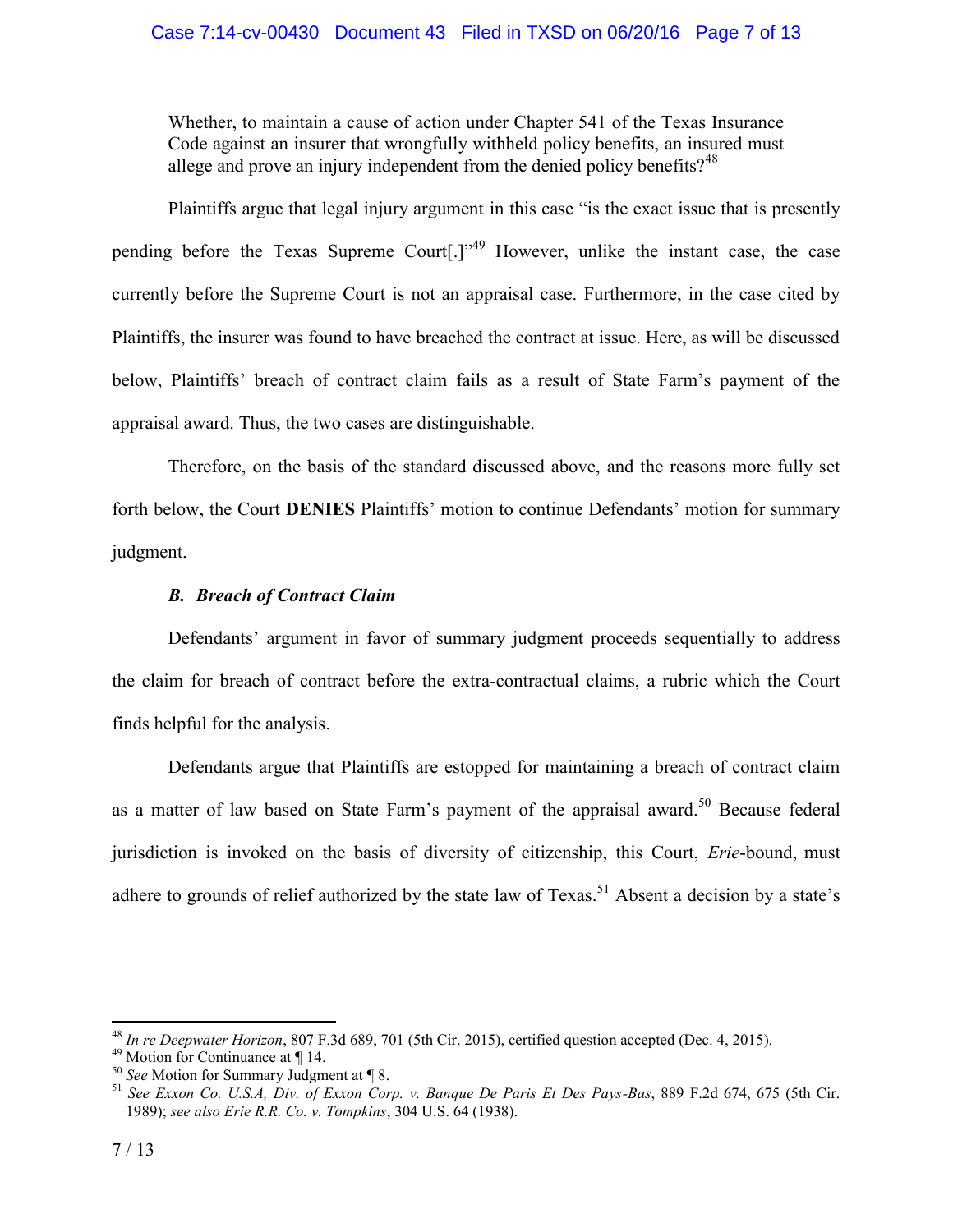## Case 7:14-cv-00430 Document 43 Filed in TXSD on 06/20/16 Page 8 of 13

highest tribunal, the decisions by Texas courts of appeals are controlling "unless [the Court] is convinced by other persuasive data that the highest court of the state would decide otherwise."<sup>52</sup>

Indeed, in Texas, "[t]he effect of an appraisal provision is to estop one party from contesting the issue of damages in a suit on the insurance contract, leaving only the question of liability for the court."<sup>53</sup> In breach of contract cases where liability derives from an allegation that the insurer wrongfully underpaid a claim, Texas law dictates that the insured is estopped from maintaining a breach of contract claim when the insurer makes a proper payment pursuant to the appraisal clause.<sup>54</sup> Accordingly, in the instant case, Plaintiffs are effectively foreclosed from bringing a breach of contract claim due to Defendants' timely payment of the appraisal award, unless Plaintiffs successfully raise an issue of fact as to the validity of the appraisal process, or on some distinct contractual provision.

 Here, it is undisputed that State Farm timely responded to the initial claim, and it is undisputed that State Farm paid the appraisal award to Plaintiffs four business days after receiving the award. Nevertheless, Plaintiffs contend that State Farm is still in breach of contract because (1) it failed to include in its initial estimate and payment all covered damages,  $55$  and because (2) "Plaintiffs have been wrongfully divested of their right to recover replacement cost benefits[ $.$ ]"<sup>56</sup>

As to the first argument, Plaintiffs assert that the appraisal award issued in this case shows that the storm caused damages to Plaintiffs' property which should have been covered yet

<sup>52</sup> *Id*. (quoting *West v. AT&T*, 311 U.S. 223, 237 (1940)) (internal quotation marks omitted).

<sup>53</sup> *Franco v. Slavonic Mut. Fire Ins. Ass'n*, 154 S.W.3d 777, 786 (Tex. App.—Houston [14th Dist.] 2004, no pet.) (citing *Wells v. American States Preferred Ins. Co.,* 919 S.W.2d 679, 683-85 (Tex. App.—Dallas 1996, writ denied)).

<sup>54</sup> *See Blum's Furniture Co. v. Certain Underwriters at Lloyds London*, 459 F. App'x 366, 368 (5th Cir. 2012) (internal quotation marks and citation omitted).

<sup>55</sup> *See* Response at ¶ 21.

<sup>56</sup> *Id*. at ¶ 22.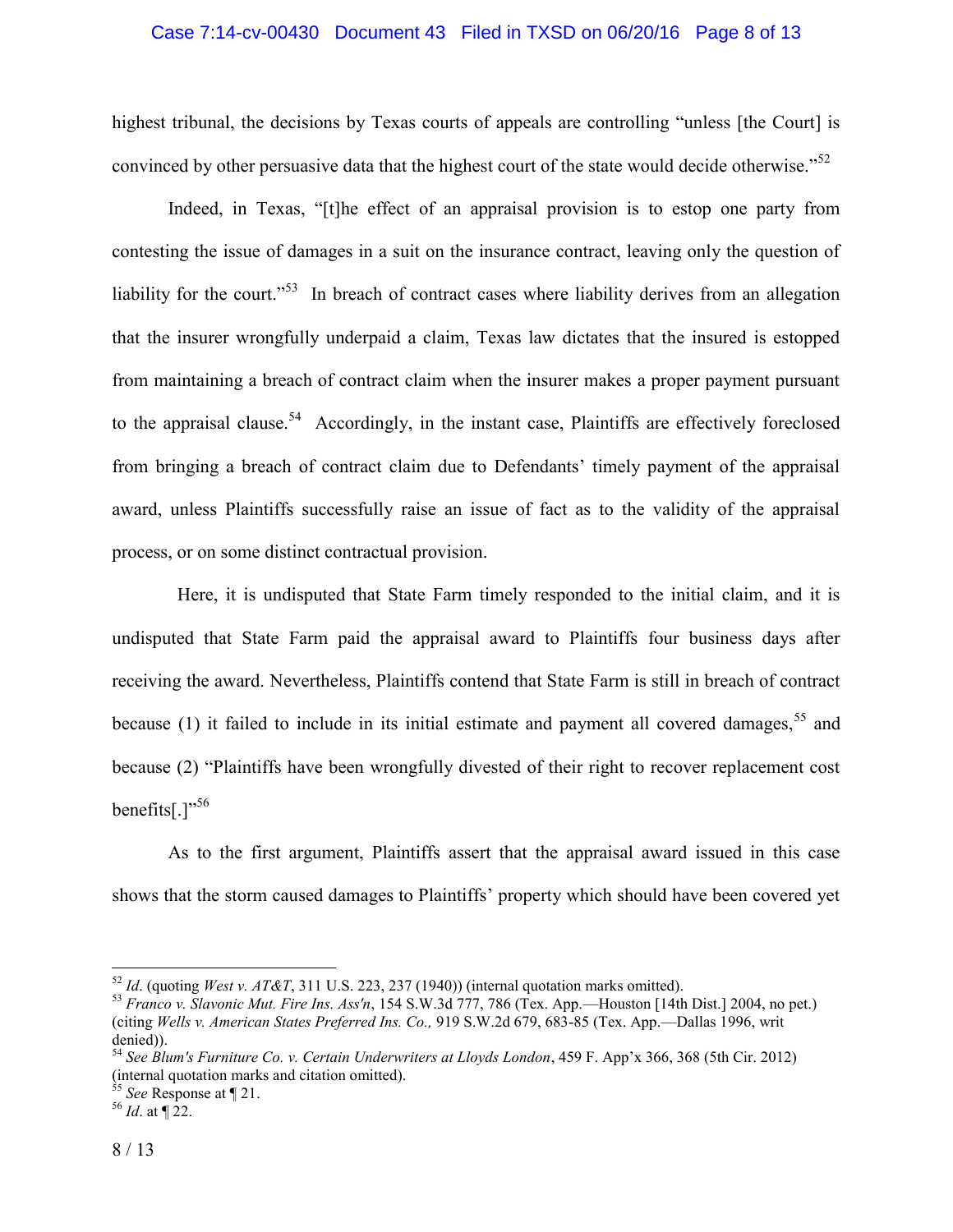#### Case 7:14-cv-00430 Document 43 Filed in TXSD on 06/20/16 Page 9 of 13

were not included in State Farm's initial estimate.<sup>57</sup> Thus, Plaintiffs contend their claim is not premised simply on State Farm's failure to properly estimate Plaintiffs' damages but also on State Farm's denial of coverage when such coverage clearly should have been extended.<sup>58</sup> However, an appraisal award resolves the issue of both the amount of loss, and covered damage. Therefore, the Court finds this argument unpersuasive.

As to the second argument, Plaintiffs assert that State Farm is in breach of contract because Defendants will not receive depreciation withheld from State Farm's payment of the appraisal award.<sup>59</sup> The Court is unconvinced by this argument as well.

Under the terms of contract, Plaintiffs must have completed the repairs to the property within 180 days after the date of loss in order to receive withheld depreciation.<sup>60</sup> Strictly adhering to the terms of the contract, Plaintiff can no longer comply with this provision. Furthermore, the record reflects that State Farm promptly responded to Plaintiffs' initial claim, and Plaintiffs do not allege they ever notified State Farm that they were dissatisfied with the handling of their claim prior to filing the instant suit on April 19, 2014. Thus, through Plaintiffs' own inaction, it is impossible to comply with this provision of the contract. The Court fails to see how State Farm is in breach of contract simply by adhering to the terms of the contract. Therefore, the Court finds Plaintiffs' second argument unpersuasive as well.

Accordingly, the Court finds that the existence, timely payment, and acceptance of the binding and enforceable appraisal award estops Plaintiffs from asserting their breach of contract claim, and that summary judgment as to this claim is appropriate.

<sup>57</sup> *Id*. at ¶ 21.

<sup>58</sup> *Id*.

<sup>59</sup> *Id*. at ¶ 22.

<sup>60</sup> Dkt. No. 37, Exh. A at p. 22.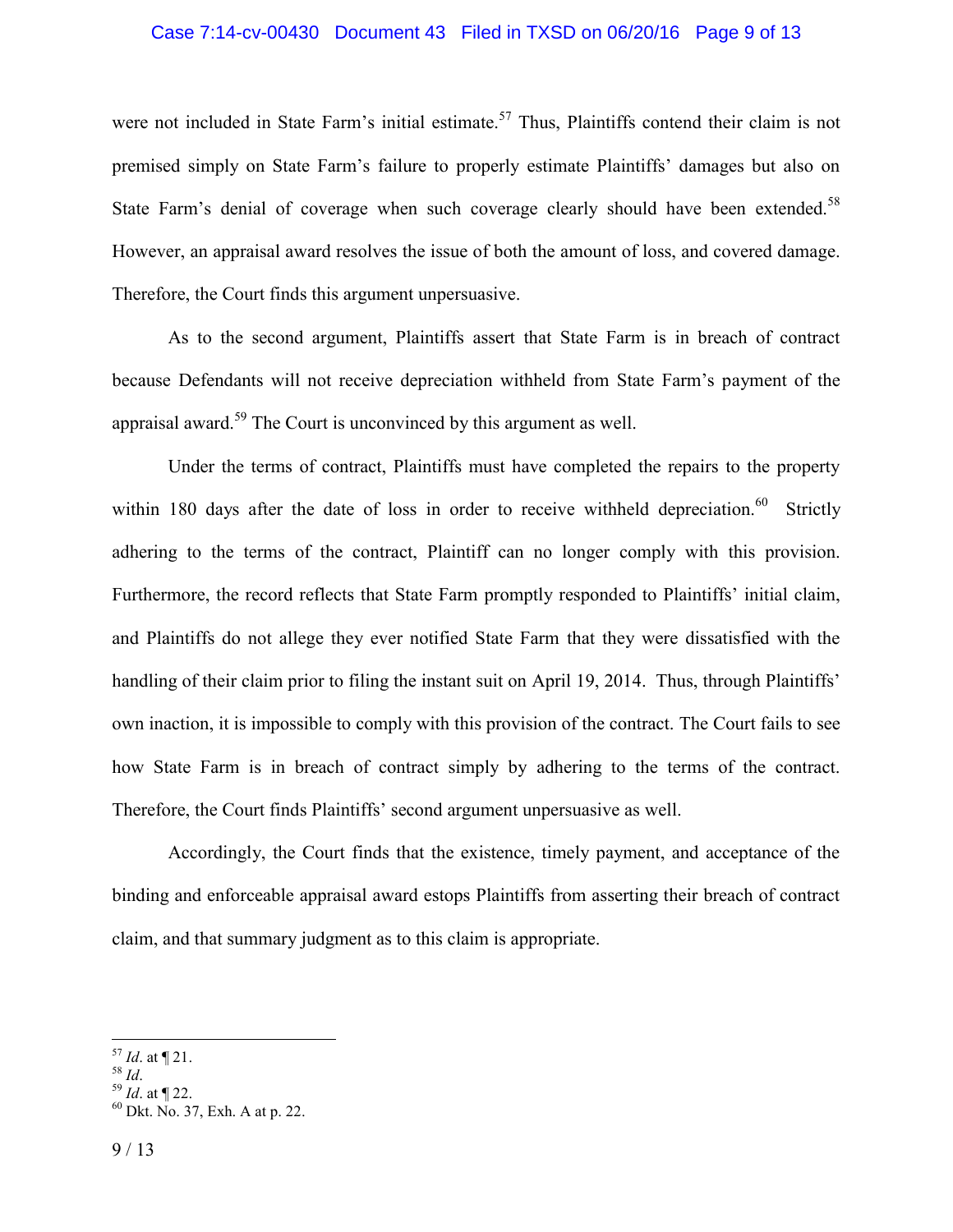# *C. Extra-Contractual Claims*

Plaintiffs' original state court petition alleges extra-contractual claims against State Farm for (1) committing violations of Chapters 541 and 542 of the Texas Insurance Code; (2) engaging in fraud and conspiracy to commit fraud; and (3) breaching the common law duty of good faith and dealing.<sup>61</sup> Additionally, Plaintiffs allege extra-contractual claims against Mr. Paz for committing violations of Chapters 541 of the Texas Insurance Code and engaging in fraud and conspiracy to commit fraud.<sup>62</sup> The Court commences its analysis of these claims by recognizing the principle that "in most circumstances, an insured may not prevail on a bad faith claim without first showing that the insurer breached the contract."<sup>63</sup> The exceptions to this rule are the insurer's (1) failure to timely investigate the insured's claim or (2) commission of "some act, so extreme, that would cause injury independent of the policy claim."<sup>64</sup>

Defendants generally argue that Plaintiffs cannot maintain any extra-contractual causes of action because State Farm timely investigated Plaintiffs' claim and timely tendered the appraisal award.<sup>65</sup> Moreover, Defendants contend that Plaintiffs cannot succeed on their extra-contractual claims because they are derivatively precluded by Plaintiffs' defunct breach of contract claim.<sup>66</sup> Lastly, Defendants argue Plaintiffs fail to allege facts that would give rise to an independent injury claim.<sup>67</sup>

#### *i. Bad Faith Claims*

In Texas, the common-law bad faith standard for breach of the duty of good faith and fair dealing is imputed to statutory liability under the Texas Insurance Code; both extra-contractual

<sup>61</sup> *See* Dkt. No. 1, Attachment 2.

 $62\overline{Id}$ 

<sup>63</sup> *Liberty Nat. Fire Ins. Co. v. Akin*, 927 S.W.2d 627, 629 (Tex. 1996) (citing *Republic Ins. Co. v. Stoker*, 903 S.W.2d 338, 341 (Tex. 1995); *Transportation Ins. Co. v. Moriel*, 879 S.W.2d 10, 17 (Tex. 1994)).

<sup>64</sup> *Republic Ins. Co. v. Stoker*, 903 S.W.2d 338, 341 (Tex. 1995).

<sup>&</sup>lt;sup>65</sup> Motion for Summary Judgment at ¶15.

<sup>66</sup> *Id*. at ¶ 13.

<sup>67</sup> *Id*.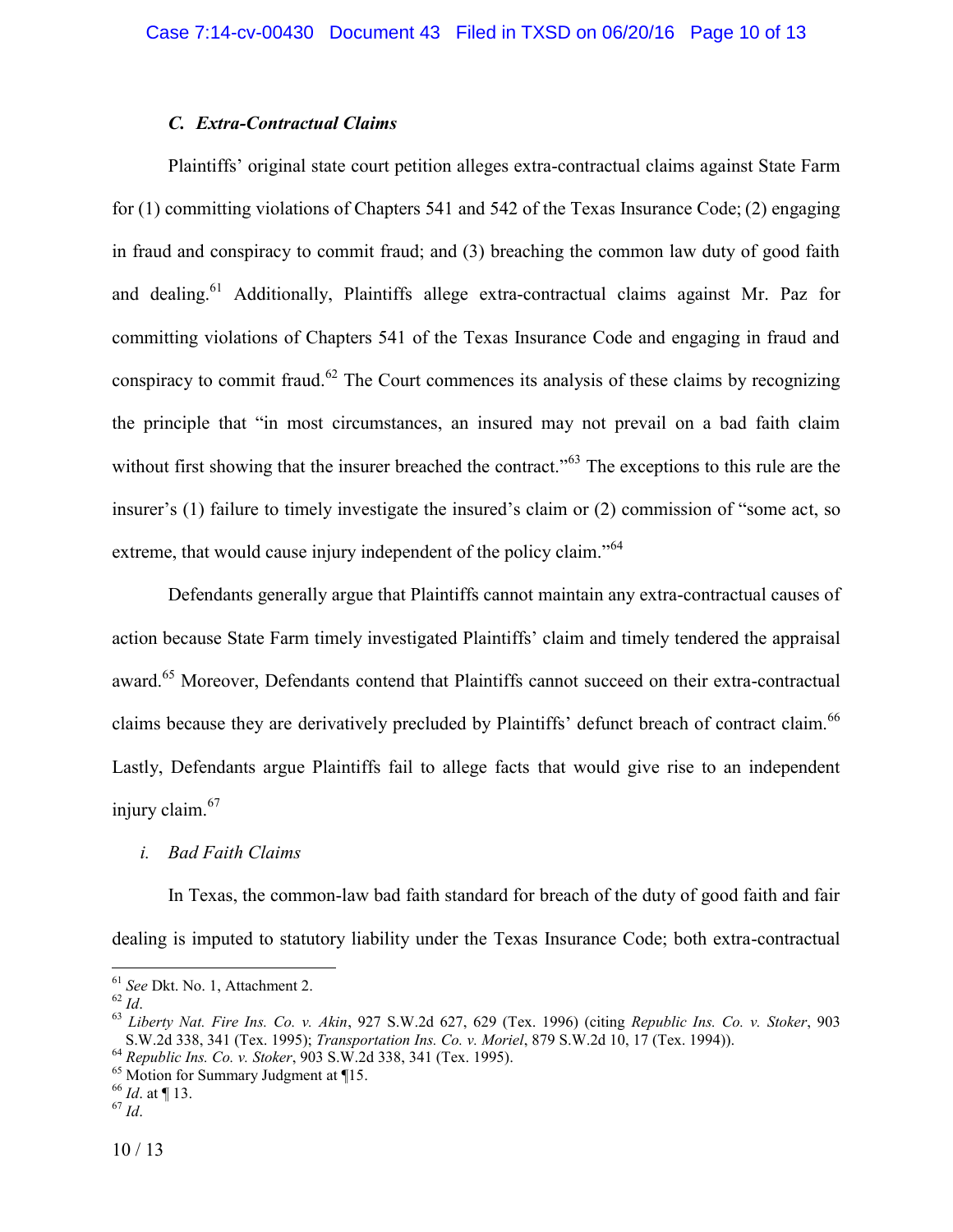## Case 7:14-cv-00430 Document 43 Filed in TXSD on 06/20/16 Page 11 of 13

claims share the same predicate for recovery, such that evidentiary insufficiency is equally dispositive.<sup>68</sup> Relevant to the disposition of this case, the Texas Supreme Court has held that an insured's bad faith claims must fail as a result of the Court's resolution of the breach of contract claim in the insurer's favor, unless the insured can demonstrate actions or omissions that caused an injury independent of those that would have resulted from the wrongful denial of the policy benefits.<sup>69</sup>

To the extent Plaintiffs even sufficiently alleged extra-contractual claims in their original petition, the bad-faith causes of action relate solely to Defendants' investigation and handling of Plaintiffs' policy claim, and Plaintiffs do not allege that these claims extend beyond the coverage dispute. Thus, far from providing evidence creating a genuine issue of material fact on these claims, Plaintiffs have failed to even allege an action which would constitute an independent injury. Accordingly, the Court **GRANTS** summary judgment in Defendants' favor on Plaintiffs' common-law and statutory claims of bad faith.

# *ii. Prompt Payment of Claims*

Similarly, Plaintiffs brought a claim under Chapter 542 of the Texas Insurance Code against State Farm for its alleged failure to timely pay Plaintiffs' claims. In Texas, courts have constantly held that "full and timely payment of an appraisal award under the policy precludes an award of penalties under the Insurance Code's prompt payment provisions as a matter of law."<sup>70</sup> Here, it is undisputed that State Farm timely issued payment of the appraisal award.<sup>71</sup>

<sup>68</sup> *See Emmert v. Progressive Cnty. Mut. Ins. Co.*, 882 S.W.2d 32, 36 (Tex. App.—Tyler 1994, writ denied); *Texas Mut. Ins. Co. v. Sara Care Child Care Ctr., Inc*., 324 S.W.3d 305, 317 (Tex. App.—El Paso 2010, review denied) (citing *Progressive County Mut. Ins. Co. v. Boyd*, 177 S.W.3d 919, 922–23 (Tex. 2005) (per curiam)). <sup>69</sup> *Great Am. Ins. Co. v. AFS/IBEX Fin. Services, Inc.*, 612 F.3d 800, 808 n.1 (5th Cir. 2010) (internal citation omitted).

<sup>70</sup> *In re Slavonic Mut. Fire Ins. Ass'n*, 308 S.W.3d 556, 563 (Tex. App.—Houston [14th Dist.] 2010, no pet. h.) (collecting cases), *overruled on other grounds*, *In re Cypress Texas Lloyds*, No. 14-11-00713-CV, 2011 WL 4366984, at \*1 (Tex. App.—Houston [14th Dist.] Sept. 20, 2011, no pet. h.) (mem. op.).

<sup>&</sup>lt;sup>71</sup> Motion for Continuance at  $\P$  6 ("State Farm tendered the award timely to Plaintiffs[.]").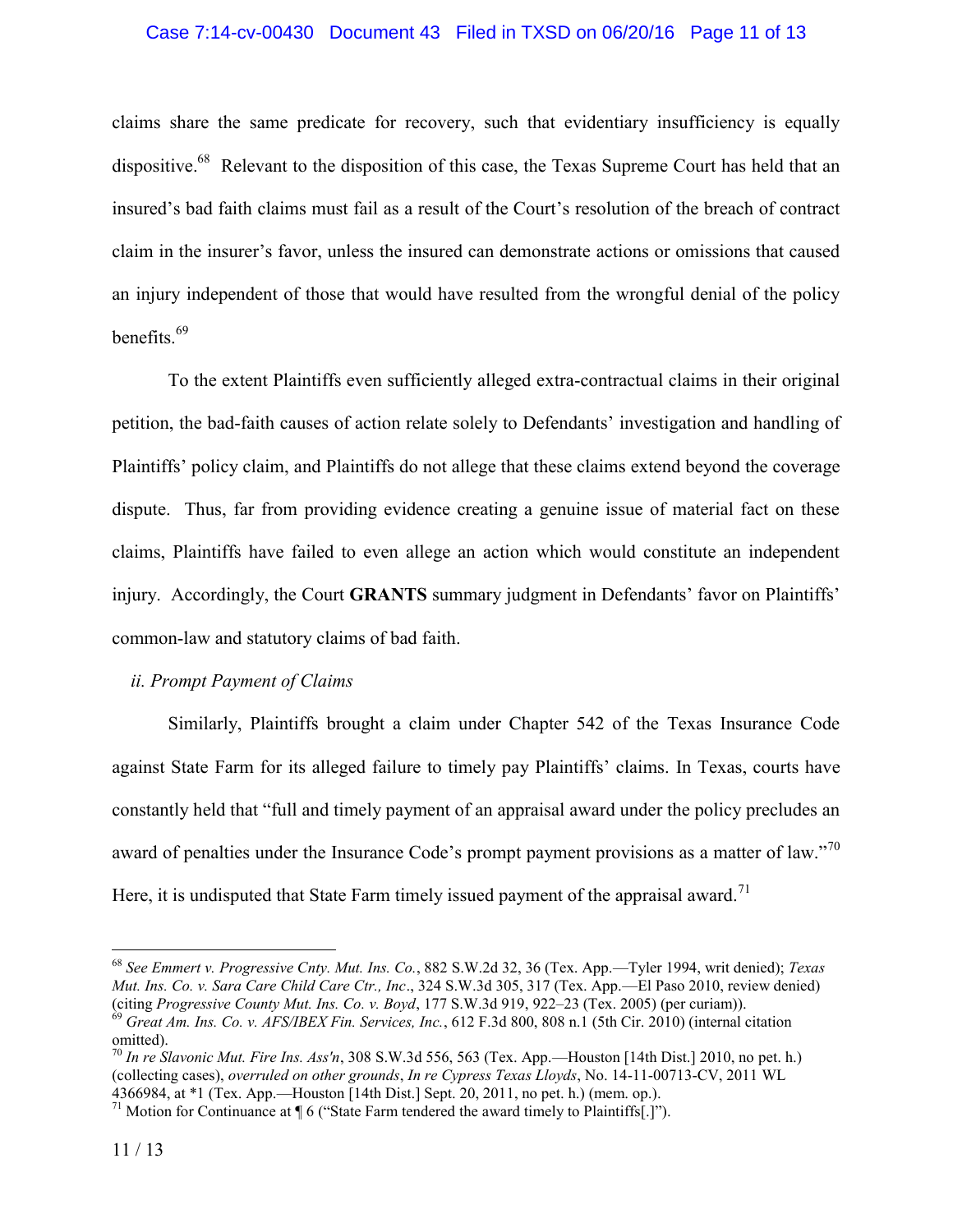## Case 7:14-cv-00430 Document 43 Filed in TXSD on 06/20/16 Page 12 of 13

Additionally, the record reflects that State Farm received no notice of Plaintiffs' displeasure with Defendants' management of the claim until the lawsuit was filed. Thus, because Plaintiffs have failed to allege an action which would constitute a violation independent of the now-resolved payment dispute, the Court **GRANTS** summary judgment in State Farm's favor on this claim as well.

## *iii. Fraud & Conspiracy*

Lastly, Defendants pray that the Court dismiss all the remaining claims as a matter of law, as they are derivative of Plaintiffs' defunct breach of contract claim.<sup>72</sup> To the extent these allegations even properly state a claim, Defendants have sufficiently showed the absence of a genuine issue of material fact by proffering evidence of proper completion of the appraisal process and timely tendering payment. In contrast, Plaintiffs have failed to offer evidence to the contrary. As a result, the Court **GRANTS** summary judgment in favor of Defendants as to Plaintiffs' fraud and conspiracy claims.

## **IV.Holding**

For the foregoing reasons, Plaintiffs' motion for continuance of Defendants' motion for summary judgment is **DENIED**. In turn, Defendants' motion for summary judgment is **GRANTED** in its entirety and Plaintiffs' claims are **DISMISSED WITH PREJUDICE**. Moreover, Plaintiffs' motion to allow Katherine Ramsey to withdraw as attorney for Plaintiffs is

 $72$  Motion for Summary Judgment at ¶ 18.